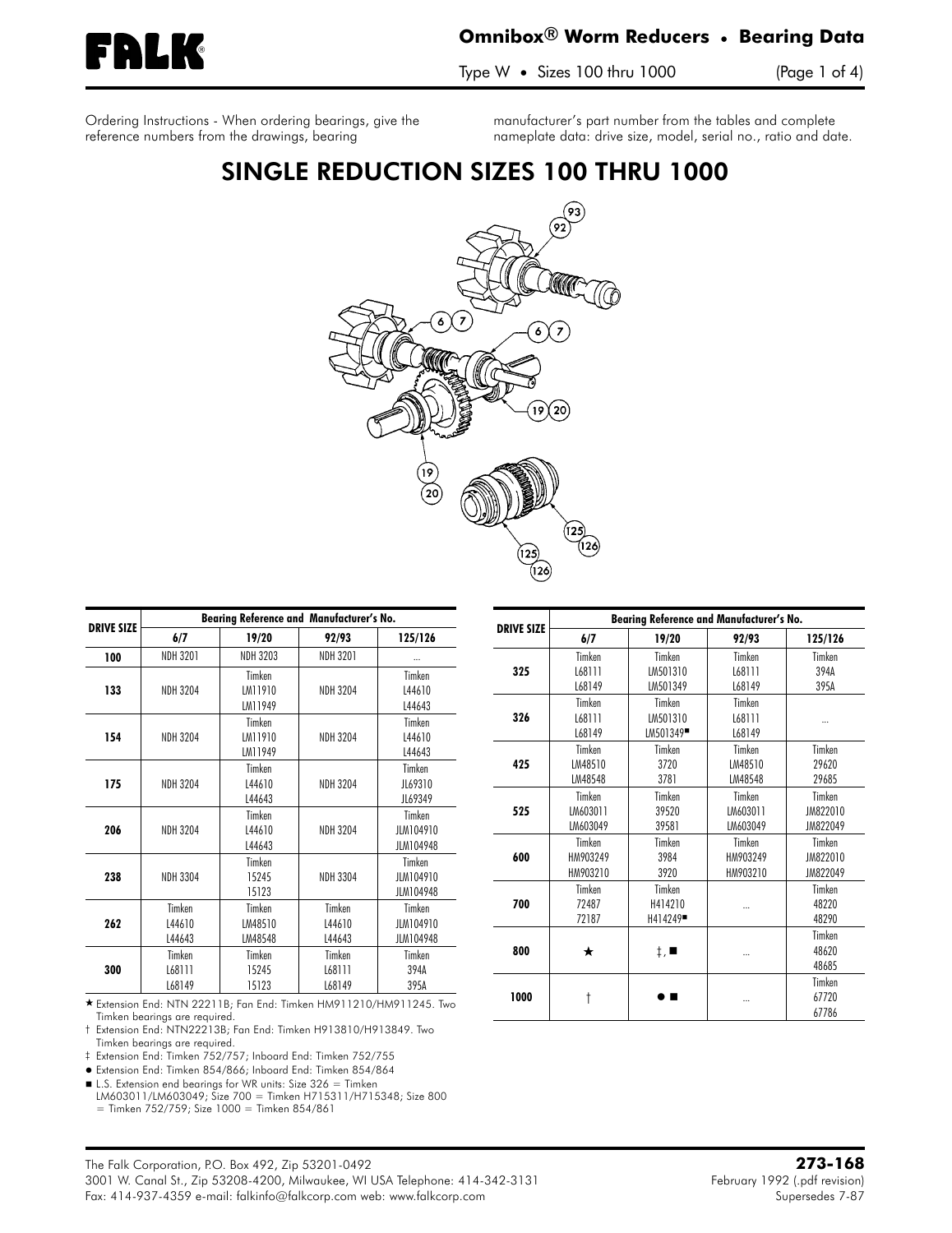# **FALK**

### DOUBLE REDUCTION WORM/WORM SIZES 133 THRU 1000



| <b>DRIVE</b> | Bearing Reference and Manufacturer's No. |                              |                              |                 |                            |                                  |  |
|--------------|------------------------------------------|------------------------------|------------------------------|-----------------|----------------------------|----------------------------------|--|
| <b>SIZE</b>  | <b>P6/P7</b>                             | P19/P20                      | S19/S20                      | P92/P93         | S92/S93                    | \$125/\$126                      |  |
| 133          | <b>NDH 3201</b>                          | NDH 3203                     | Timken<br>LM11910<br>LM11949 | <b>NDH 3201</b> | <b>NDH 3204</b>            | Timken<br>L44610<br>L44643       |  |
| 154          | <b>NDH 3201</b>                          | <b>NDH 3203</b>              | Timken<br>LM11910<br>LM11949 | <b>NDH 3201</b> | <b>NDH 3204</b>            | Timken<br>L44610<br>L44643       |  |
| 175          | <b>NDH 3201</b>                          | NDH 3203                     | Timken<br>L44610<br>L44643   | <b>NDH 3201</b> | <b>NDH 3204</b>            | Timken<br>JL69310<br>JL69349     |  |
| 206          | <b>NDH 3201</b>                          | NDH 3203                     | Timken<br>144610<br>L44643   | <b>NDH 3201</b> | <b>NDH 3204</b>            | Timken<br>JLM104910<br>JLM104948 |  |
| 238          | <b>NDH 3204</b>                          | Timken<br>LM11910<br>LM11949 | Timken<br>15245<br>15123     | <b>NDH 3204</b> | <b>NDH 3304</b>            | Timken<br>JLM104910<br>JLM104948 |  |
| 262          | <b>NDH 3204</b>                          | Timken<br>LM11910<br>LM11949 | Timken<br>LM48510<br>LM48548 | <b>NDH 3204</b> | Timken<br>L44610<br>L44643 | Timken<br>JLM104910<br>JLM104948 |  |

| <b>DRIVE</b> | <b>Bearing Reference and Manufacturer's No.</b> |           |          |        |                            |           |  |
|--------------|-------------------------------------------------|-----------|----------|--------|----------------------------|-----------|--|
| <b>SIZE</b>  | <b>P6/P7</b>                                    | P125/P126 | P92/P93  | S6/S7  | S19/S20                    | S125/S126 |  |
|              | Timken                                          | Timken    | Timken   | Timken | Timken                     | Timken    |  |
| 700          | L68111                                          | 394A      | L68111   | 72487  | H414210                    | 48220     |  |
|              | L68149                                          | 395A      | L68149   | 72187  | H414249 <sup>-</sup>       | 48290     |  |
|              | Timken                                          | Timken    | Timken   |        |                            | Timken    |  |
| 800          | LM48510                                         | 29620     | LM48510  | *      | ‡, ∎                       | 48620     |  |
|              | LM48548                                         | 29685     | LM48548  |        |                            | 48685     |  |
|              | Timken                                          | Timken    | Timken   |        |                            | Timken    |  |
| 1000         | LM603011                                        | JM822010  | LM603011 |        | $\bullet$ , $\blacksquare$ | 67720     |  |
|              | LM603049                                        | JM822049  | LM603049 |        |                            | 67786     |  |

| <b>DRIVE</b> | <b>Bearing Reference and Manufacturer's No.</b> |          |                       |                 |          |           |
|--------------|-------------------------------------------------|----------|-----------------------|-----------------|----------|-----------|
| <b>SIZE</b>  | <b>P6/P7</b>                                    | P19/P20  | S19/S20               | P92/P93         | S92/S93  | S125/S126 |
|              |                                                 | Timken   | Timken                |                 | Timken   | Timken    |
| 300          | <b>NDH 3204</b>                                 | LM11910  | 15245                 | <b>NDH 3204</b> | L68111   | 394A      |
|              |                                                 | LM11949  | 15123                 |                 | L68149   | 395A      |
|              |                                                 | Timken   | Timken                |                 | Timken   | Timken    |
| 325          | <b>NDH 3204</b>                                 | L44610   | LM501310              | <b>NDH 3204</b> | L68111   | 394A      |
|              |                                                 | L44643   | LM501349              |                 | L68149   | 395A      |
|              |                                                 | Timken   | Timken                |                 | Timken   |           |
| 326          | <b>NDH 3204</b>                                 | L44610   | LM501310              | <b>NDH 3204</b> | L68111   |           |
|              |                                                 | L44643   | LM501349 <sup>-</sup> |                 | L68149   |           |
|              |                                                 | Timken   | Timken                |                 | Timken   | Timken    |
| 425          | <b>NDH 3204</b>                                 | L44610   | 3720                  | <b>NDH 3204</b> | LM48510  | 29620     |
|              |                                                 | L44643   | 3781                  |                 | LM48548  | 29685     |
|              | Timken                                          | Timken   | Timken                | Timken          | Timken   | Timken    |
| 525          | L44610                                          | LM48510  | 39520                 | L44610          | LM603011 | JM822010  |
|              | L44643                                          | LM48548  | 39581                 | L44643          | LM603049 | JM822049  |
|              | Timken                                          | Timken   | Timken                | Timken          | Timken   | Timken    |
| 600          | L68111                                          | LM501310 | 3984                  | L68111          | HM903249 | JM822010  |
|              | L68149                                          | LM501349 | 3920                  | L68149          | HM903210 | JM822049  |

 Extension End: NTN 22211B; Fan End: Timken HM911210/HM911245. Two Timken bearings are required.

- † Extension End: NTN22213B; Fan End: Timken H913810/H913849. Two Timken bearings are required.
- ‡ Extension End: Timken 752/757; Inboard End: Timken 752/755
- Extension End: Timken 854/866; Inboard End: Timken 854/864
- L.S. Extension end bearings for WRW units: Size 326 = Timken LM603011/LM603049; Size 700 = Timken H715311/H715348; Size 800
- $=$  Timken 752/759; Size 1000 = Timken 854/861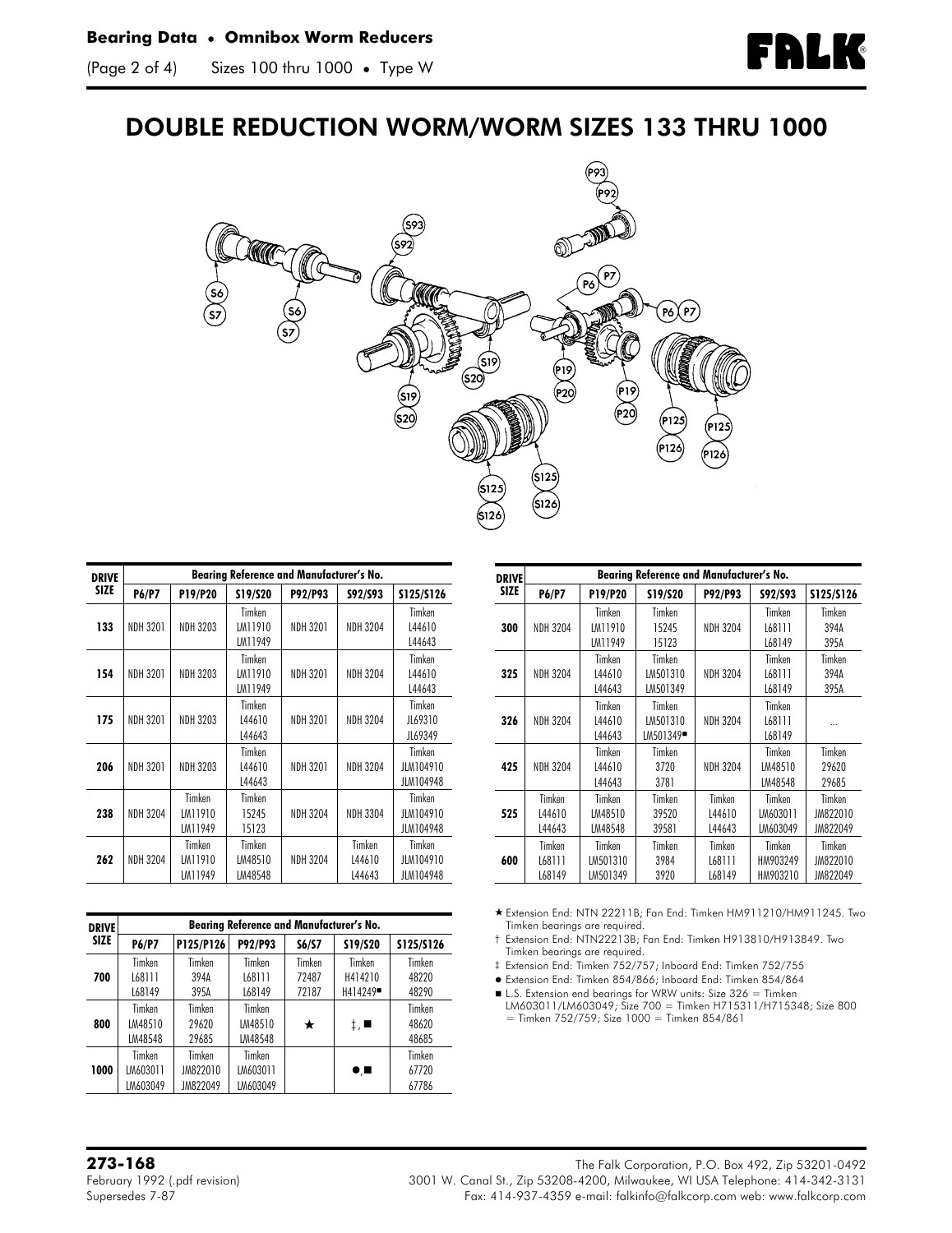# DOUBLE REDUCTION HELICAL/WORM SIZES 133 THRU 600



| <b>DRIVE</b> | <b>Bearing Reference &amp; Manufacturer's No.</b> |                 |                 |                              |                            |                                  |  |  |
|--------------|---------------------------------------------------|-----------------|-----------------|------------------------------|----------------------------|----------------------------------|--|--|
| <b>SIZE</b>  | <b>P6/P7</b>                                      | <b>P6A/P7A</b>  | P19/P20         | S19/S20                      | S92/S93                    | 125/126                          |  |  |
| 133          | ★                                                 | <b>NDH 3L02</b> | t               | Timken<br>LM11910<br>LM11949 | <b>NDH 3204</b>            | Timken<br>L44610<br>L44643       |  |  |
| 154          | ★                                                 | <b>NDH 3L02</b> | t               | Timken<br>LM11910<br>LM11949 | <b>NDH 3204</b>            | Timken<br>L44610<br>L44643       |  |  |
| 175          | ★                                                 | <b>NDH 3L02</b> | t               | Timken<br>L44610<br>L44643   | <b>NDH 3204</b>            | Timken<br>JL69310<br>JL69349     |  |  |
| 206          | ★                                                 | <b>NDH 3L02</b> | t               | Timken<br>L44610<br>L44643   | <b>NDH 3204</b>            | Timken<br>JLM104910<br>JLM104948 |  |  |
| 238          | <b>NDH 3204</b>                                   | <b>NDH 3204</b> | <b>NDH 3205</b> | Timken<br>15245<br>15123     | <b>NDH 3304</b>            | Timken<br>JLM104910<br>JLM104948 |  |  |
| 262          | <b>NDH 3204</b>                                   | <b>NDH 3204</b> | <b>NDH 3205</b> | Timken<br>LM48510<br>LM48548 | Timken<br>L44610<br>L44643 | Timken<br>JLM104910<br>JLM104948 |  |  |

Extension End: NDH 3204; Inboard End: NDH 3L02

† Extension End: NDH 3302; Inboard End: NDH 3201

‡ Extension End: NDH 3205; Inboard End: NDH 3204

Extension End: NDH 3206; Inboard End: NDH 3205

■ L.S. extension end bearings for WRH units: Size 326 = Timken LM603011/LM603049

| <b>DRIVE</b> | <b>Bearing Reference &amp; Manufacturer's No.</b> |                 |                 |                                 |                                |                                |
|--------------|---------------------------------------------------|-----------------|-----------------|---------------------------------|--------------------------------|--------------------------------|
| <b>SIZE</b>  | <b>P6/P7</b>                                      | P6A/P7A         | P19/P20         | S19/S20                         | S92/S93                        | 125/126                        |
| 300          | <b>NDH 3204</b>                                   | <b>NDH 3204</b> | <b>NDH 3205</b> | Timken<br>15245<br>15123        | Timken<br>L68111<br>L68149     | Timken<br>394A<br>395A         |
| 325          | <b>NDH 3204</b>                                   | <b>NDH 3204</b> | <b>NDH 3205</b> | Timken<br>LM501310<br>LM501349  | Timken<br>L68111<br>L68149     | Timken<br>394A<br>395A         |
| 326          | <b>NDH 3204</b>                                   | <b>NDH 3204</b> | <b>NDH 3205</b> | Timken<br>LM501310<br>LM5013495 | Timken<br>L68111<br>L68149     | .                              |
| 425          |                                                   | <b>NDH 3204</b> |                 | Timken<br>3720<br>3781          | Timken<br>LM48510<br>LM48548   | Timken<br>29620<br>29685       |
| 525          |                                                   | <b>NDH 3204</b> |                 | Timken<br>39520<br>39581        | Timken<br>LM603011<br>LM603049 | Timken<br>JM822010<br>JM822049 |
| 600          |                                                   | <b>NDH 3204</b> |                 | Timken<br>3984<br>3920          | Timken<br>HM903249<br>HM903210 | Timken<br>JM822010<br>JM822049 |